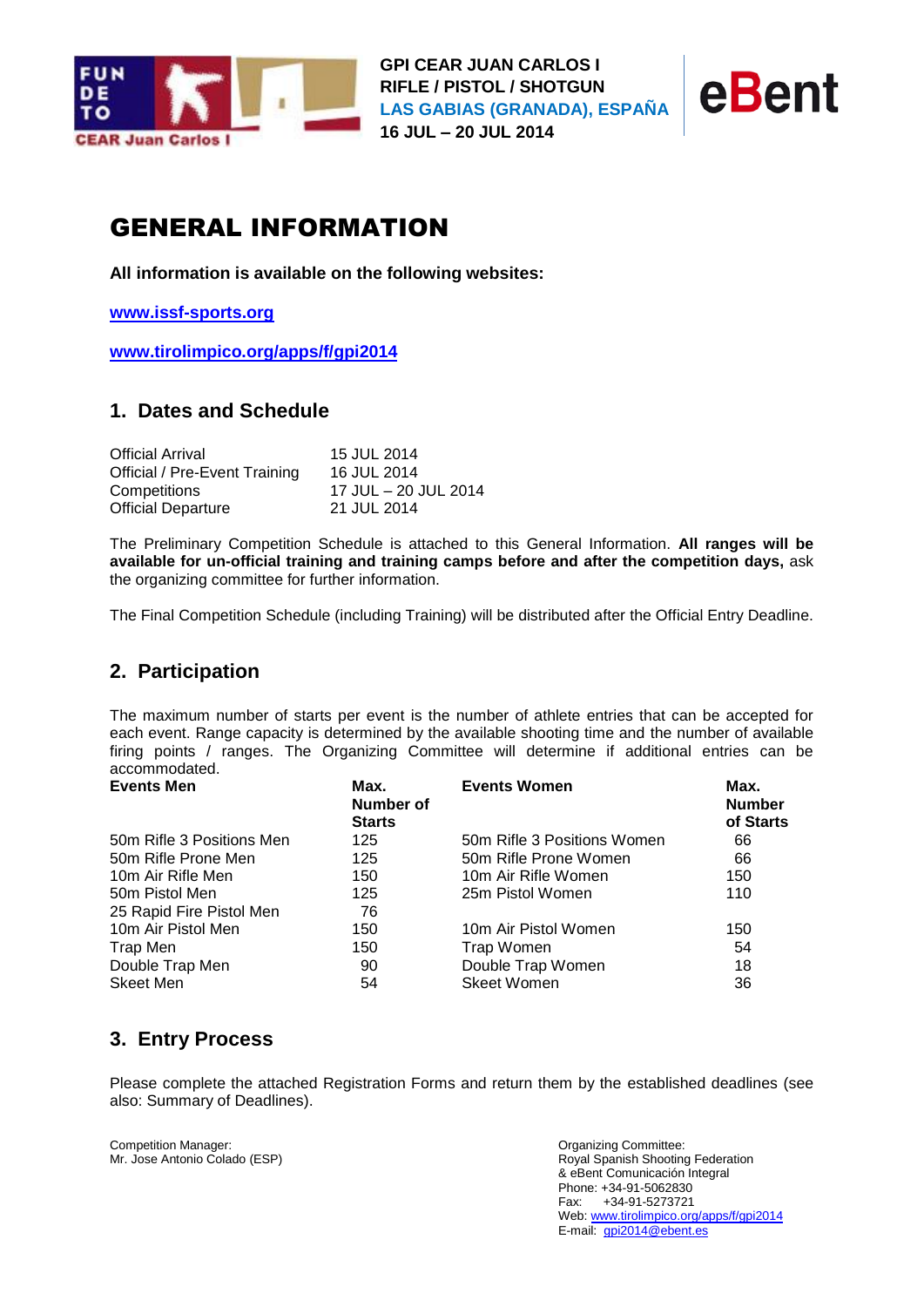

**GPI CEAR JUAN CARLOS I RIFLE / PISTOL / SHOTGUN LAS GABIAS (GRANADA), ESPAÑA 16 JUL – 20 JUL 2014**



#### **Preliminary Entries**

All Federations/Clubs entering the GPI must submit the Preliminary Entries not later than **28 FEB 2014**. The Organizing Committee urges all Federations/Clubs to submit accurate Preliminary Entries to aid the Organizing Committee in its planning

#### **Final Entries**

All Federations/Clubs must forward their Final Entries (**Annex 3**) directly to the OC.

- Only if you wish to arrange accommodation and transportation from the airport to the range and from the range to the official hotels, please fill up and send **Annex 4** (Final Travel Form), **Annex 5** (Final Firearms Form), **Annex 6** (Final Hotel Reservation Form) and **Annex 7** (Final Rooming List Form). Support for the firearms importation and exportation will be provided.
- Only if you need a personalized invitation in order to apply for a Visa, please send **Annex 8**.
- Only if you want to buy ammunition in the shooting range, please send **Annex 9**.

The Official Entry Deadline is **4 JUN 2014.**

#### **Entry Confirmation upon arrival**

All Team Leaders of each delegation must report to the OC Entry Office and confirm their Final Entries.

#### **Cancellation**

Any Federations/Clubs reducing the number of athletes and / or officials after the Official Entry Deadline (**4 JUN 2014**) is obligated to pay all applicable fees and costs including entry fees according to the number of starts on the Final Entry Forms originally received. If the applicable fees and costs are not paid no member of that federation may participate.

#### **Accreditation**

All persons involved in the GPI must have his passport available in order to certify identification.

# **4. Shooting Range**

The GPI CEAR Juan Carlos I will take place at the Shooting Range **CEAR de Tiro Olimpico Juan Carlos I near Las Gabias, Granada, Spain.** 

Address: Carretera A-338 Las Gabias – La Malahá. Km. 8. Las Gabias – Granada Phone: +34-958-582361 Fax: +34-958-582254 GPS: 37.123, -3.713

The shooting range is equipped as follows:

**Rifle/Pistol Range Description** 50m range 70 firing points, electronic targets, SIUS AG

Competition Manager: **Committee:** Competition Manager: **Organizing Committee:** Competition Manager: Mr. Jose Antonio Colado (ESP)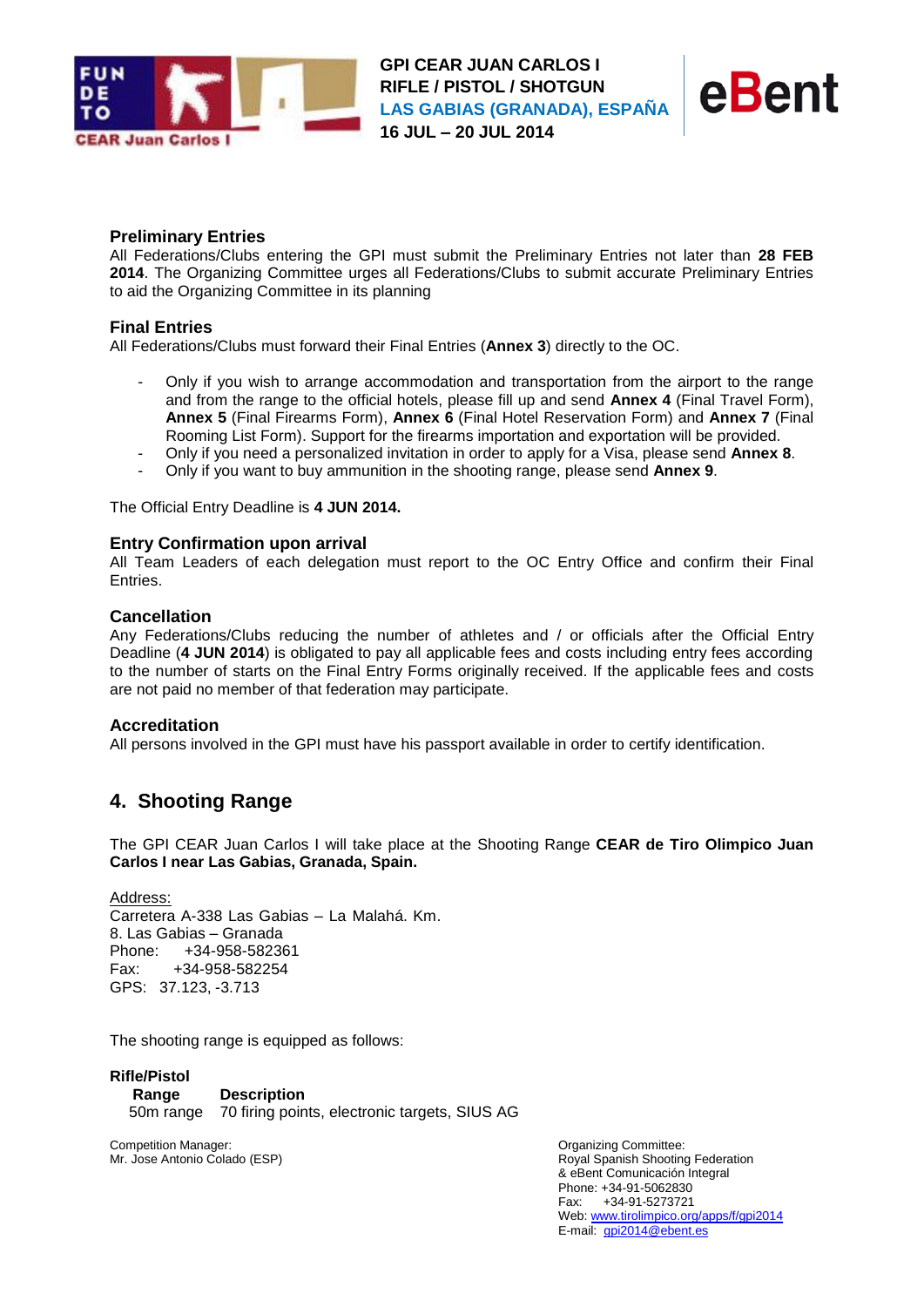



25m range 50 firing points (10 groups); electronic targets, SIUS AG 10m hall 80 firing points, electronic targets, SIUS AG Finals hall 12 firing points, electronic targets, SIUS AG

The firing direction of the 50m and 25m ranges is north.

#### **Shotgun**

The complex consists of 6 ranges for Shotgun events: Combined for Trap, Double Trap and Skeet Combined for Trap and Double Trap For Double Trap only

The shooting range is equipped with Matarelli machines and Progetti acoustic release system in all ranges. All ranges are equipped with Progetti electronic scoreboards. The firing direction of the shooting range is north.

The targets used are Corsivia, standard orange for the Qualification and flash orange for the Finals.

# **5. Immigration and Customs Requirements**

Nationals of the EU and EEA member states are free to enter Spain. Required travel documents for them are personal ID card or passport.

Countries that require an entry VISA for Spain should apply to the Spanish Embassy or Consulate in their country before departure.

If you need a specific Invitation Letter to apply for a VISA, please inform us not later than **4 JUN 2014**, and send **Annex 8** properly filled up.

The Invitation Letter will be sent out by fax and/or e-mail. If express service is desired the cost will be charged to the federation and must be paid to the Organizing Committee upon arrival.

There are strict firearms and ammunition requirements in Spain, Please carefully observe all the requirements hereafter specified:

The enclosed FIREARM AND AMMUNITION FORM (Annex 5) must be filled in and submitted to the Organizing Committee according to the deadline. A copy of this FORM must be kept by the team leader, who must present it if required, on arrival into and departure from Spain.

Athletes who arrive or depart on different dates or flights other than their delegation, must also meet these requirements.

Athletes and officials using the airports of Madrid-Barajas or Barcelona-Prat as a transfer stop on their way to Granada or Málaga should check in their luggage to the final destination airport that is to Granada or Málaga.

**Border Police** Duty charges (subject to official changes): EUR 11 (Arrivals) + 4 (Departures) All participants' firearms must be deposited in the armory of the shooting range (free of charge) as soon as the firearms arrive in Granada. SPANISH AUTHORITIES DO NOT ALLOW

Competition Manager: **Committee:** Competition Manager: **Organizing Committee:** Competition Manager: Mr. Jose Antonio Colado (ESP)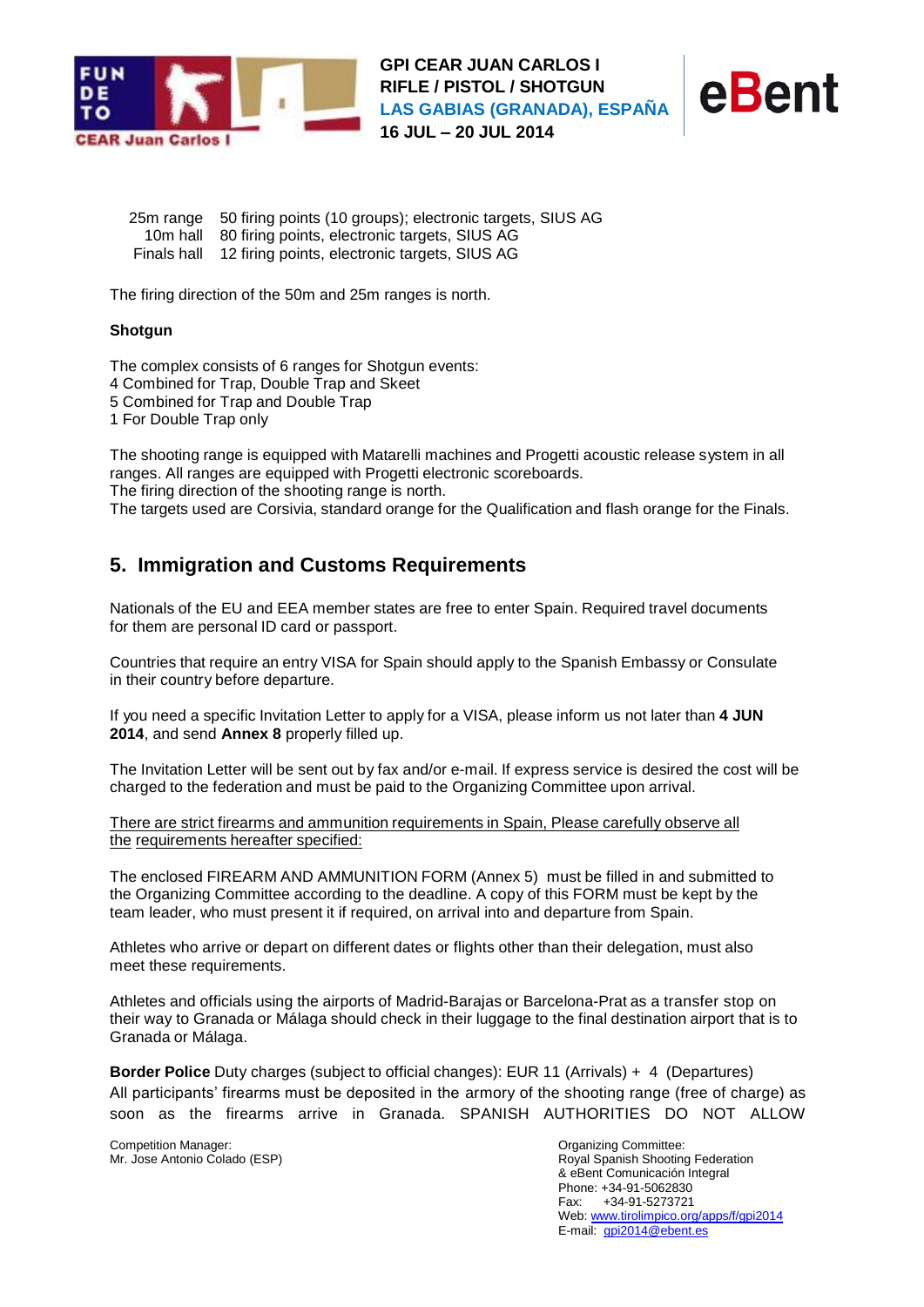



TRANSPORTING GUNS OUT OF THE VENUE OR KEEPING THEM IN HOTELS.

# **6. Accommodation**

### **Official Hotels**

The Organizing Committee offer **accommodation** and **transportation** to the shooting range and back to the hotel during the competition days:

| <b>Categories</b> | Single (EUR)    |                   | Double/Twin (EUR) |                   |
|-------------------|-----------------|-------------------|-------------------|-------------------|
|                   | Bed & Brackfast | <b>Half Board</b> | Bed & Brackfast   | <b>Half Board</b> |
|                   | 110             | 125               |                   | 88                |
|                   | 89              | 104               | 63                |                   |
|                   |                 | 88                |                   | 65                |

#### **Prices are per person/night, transportation to the shooting range and taxes included.**

The Organizing Committee will try to respect each Member Federation's accommodation wishes and will inform them about their allocated hotel. Hotel rooms are subject to availability so please be aware that the desired category might already be fully booked. In that case the category could change.

Do not send hotel reservations after the deadline as we cannot guarantee room availability.

The payment of the 70% of the hotel costs must be made by bank transfer in EURO to the Official Agency

Reservations can only be considered once the deposit of 70% has been received by the Organizing Committee. Once the payment has been made we will communicate the hotel details (name, address, etc). In the event of any cancelation and modification after **04 JUN 2014**, the costs will be those established by the hotel.

# **7. Travel and Transportation**

#### **Travel – Arrival**

The official airport is the Granada National Airport, located 10km by motorway from downtown Granada, and 9km from the shooting range. This national airport offers excellent travel connections to Madrid. The Organizing Committee offer **transportation and assistance** in the airport during arrival and departure days at a price of EUR 25 per person (arrival and departure included)

For delegations that will arrive at the Malaga International Airport, (150km by motorway from Granada), a bus service to/from Granada will be provided for EUR 35.00 per person (minimum 15 people). For other special transportation please contact the OC directly.

# **8. AMMUNITION**

Spanish customs authorities allow all participating athletes to import all necessary ammunition to be used in the competition.

Competition Manager: **Committee:** Competition Manager: **Organizing Committee:** Competition Manager: Mr. Jose Antonio Colado (ESP)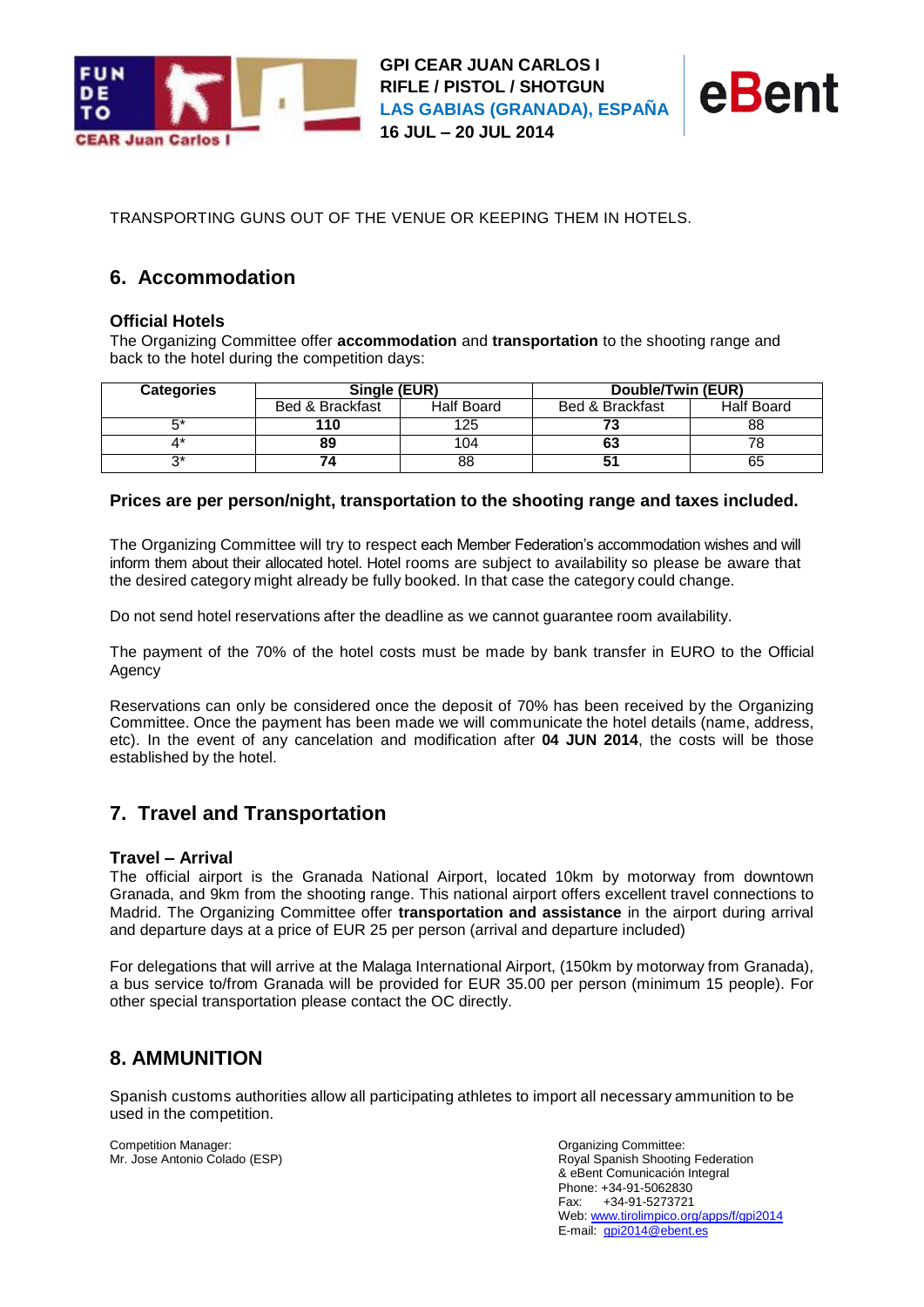

**GPI CEAR JUAN CARLOS I RIFLE / PISTOL / SHOTGUN LAS GABIAS (GRANADA), ESPAÑA 16 JUL – 20 JUL 2014**



The following ammunition will be available at the shooting range:

| SHOTGUN: (Max. price 10 €/ 25 pcs | RIFLE AND PISTOL:  |                             |  |
|-----------------------------------|--------------------|-----------------------------|--|
| <b>RC4 CHAMPION</b>               | ELEY TEAM 22 LR    | EUR 10.00 per box (50 pcs). |  |
| <b>RC4 RED SHOOT</b>              | LAPUA CENTER-X     | EUR 12.00 per box (50 pcs). |  |
| <b>SAGA SKEET</b>                 | <b>RWS R-50</b>    | EUR 15.00 per box (50 pcs). |  |
| <b>RIO TOP SKEET</b>              | ELEY TENEX PISTOL  | EUR 17.00 per box (50 pcs). |  |
| <b>RC4 SKEET</b>                  | ELEY TENEX LR      | EUR 17.00 per box (50 pcs). |  |
| MAXAM VANTAGE 7.5 and 8           | LAPUA MIDAS +      | EUR 18.00 per box (50 pcs). |  |
|                                   | <b>LAPUA X-ACT</b> | EUR 26.00 per box (50 pcs). |  |

**Service cannot be guaranteed without any reservation or prior confirmation. Please, complete and send Annex 9**

**All the ammunition must be carried away once it is paid. Ammunition return is not allowed once it has been carried away.**

### **9. Ceremonies**

#### **Award Ceremony**

The Award Ceremonies will take place at the shooting range immediately after the end of each Final or at the end of the competition day.

### **10. Weather Information**

During the month of July, the weather in Granada is with sunshine the most of days. Rain is not highly expected during the competition. The temperature is expected to be between 25ºC and 35ºC during the day, and between 15ºC and 20ºC during the night.

### **11. Annexes**

All necessary Registration Forms are attached to this General Information.

### **12. Summary of Deadlines**

The Summary of Deadlines is attached to this General Information.

### 13.**Car Rental Companies**

You will receive all the information directly from the official travel agency. (Agency will be announced).

Competition Manager: **Committee:** Competition Manager: **Organizing Committee:** Competition Manager: Mr. Jose Antonio Colado (ESP)